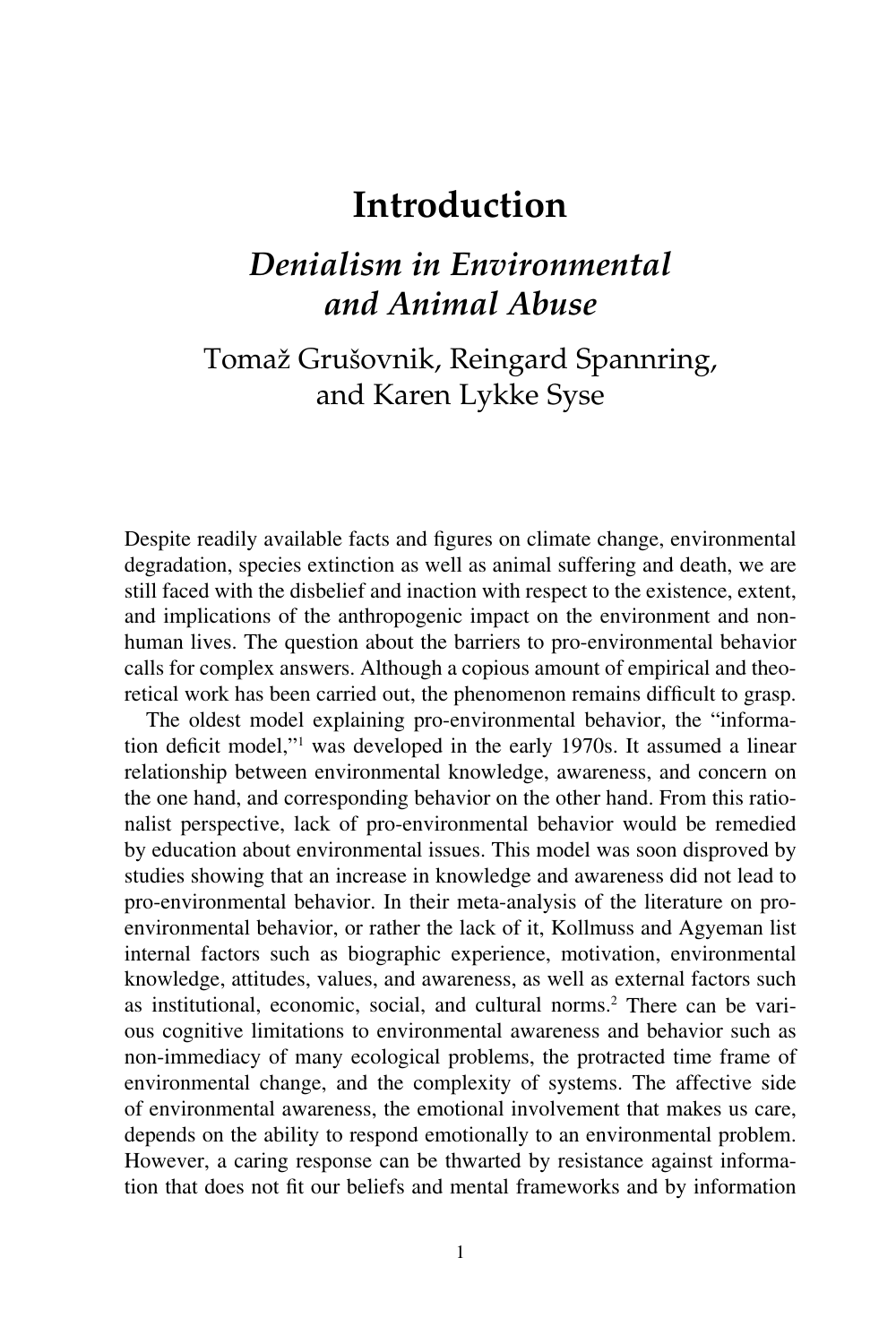that triggers troubling emotions such as fear, pain, sadness, anger, guilt, and helplessness. Strategies to manage this conflict and emotions include denial, rational distancing, apathy, and delegation.<sup>3</sup> They imply the refusal to accept reality and one's own involvement and responsibility in the respective dilemma and prevent people from responding to it in an appropriate way.

The present collection focuses on "denialism" as an umbrella term for social, cultural, and psychological mechanisms that help individuals and societies continue with their lifestyles despite facts and figures that point to detrimental consequences of their actions for both the environment as well as lives of animals. While the first reflections of the phenomenon of willful ignorance appeared already in antiquity and were an important part of the philosophy of such thinkers as Saint Augustine, Thomas Aquinas, Rousseau, Kant, and many others, the topic of denial started to feature prominently in the humanities, psychology, and other related disciplines only with Sigmund Freud. Freud used two terms for what is generally referred to as "denial," namely "Verleugnung" (disavowal) and "Verneinung" (negation). Even though his reflections still form an important part of the knowledge base in psychoanalytic theory,<sup>4</sup> other authors and their work on denialism have received more attention in sociology and other branches of psychology, for instance the cognitive paradigm. Undoubtedly, Leon Festinger's *A Theory of Cognitive Dissonance*<sup>5</sup> reframed how we understand "denialism" in the light of avoidance of sensitive information that threatens to undermine the consistency of our conceptual webs. Indeed, "cognitive dissonance" became an important theoretical vehicle for the explanation of environmental and animal denialism, as will become clear later in this volume, especially in Susanne Stoll-Kleemann's chapter. However, the interest in the concept of "denialism" has been rekindled in recent decades from a more sociological perspective with the publication of Stanley Cohen's classic *States*  of Denial<sup>6</sup> and Eviatar Zerubavel's *The Elephant in The Room*,<sup>7</sup> to which Reingard Spannring and José De Giorgio-Schoorl's chapter title alludes. Cohen's analysis became prominent because of its political import and social implications. In it, Cohen famously analyzes three distinct forms of denial, literal (the claim that something is not true), interpretive (the facts are not denied but given a different meaning, for example, through euphemisms), and implicatory (failure to acknowledge the implications and to respond appropriately). They also play an important role in John Sorenson and Atsuko Matsuoka's chapter, as well as Opi Outhwaite's analysis in the present volume. Similar to Cohen, Zerubavel dedicated his research to social and political dimensions of denial, focusing specifically on the genesis of the conspiracy of silence about what is in front of everybody's eyes. In addition to that, social and evolutionary biology also attempted to shed light on denialism in our everyday lives: Robert Triver's *The Folly of Fools* is one such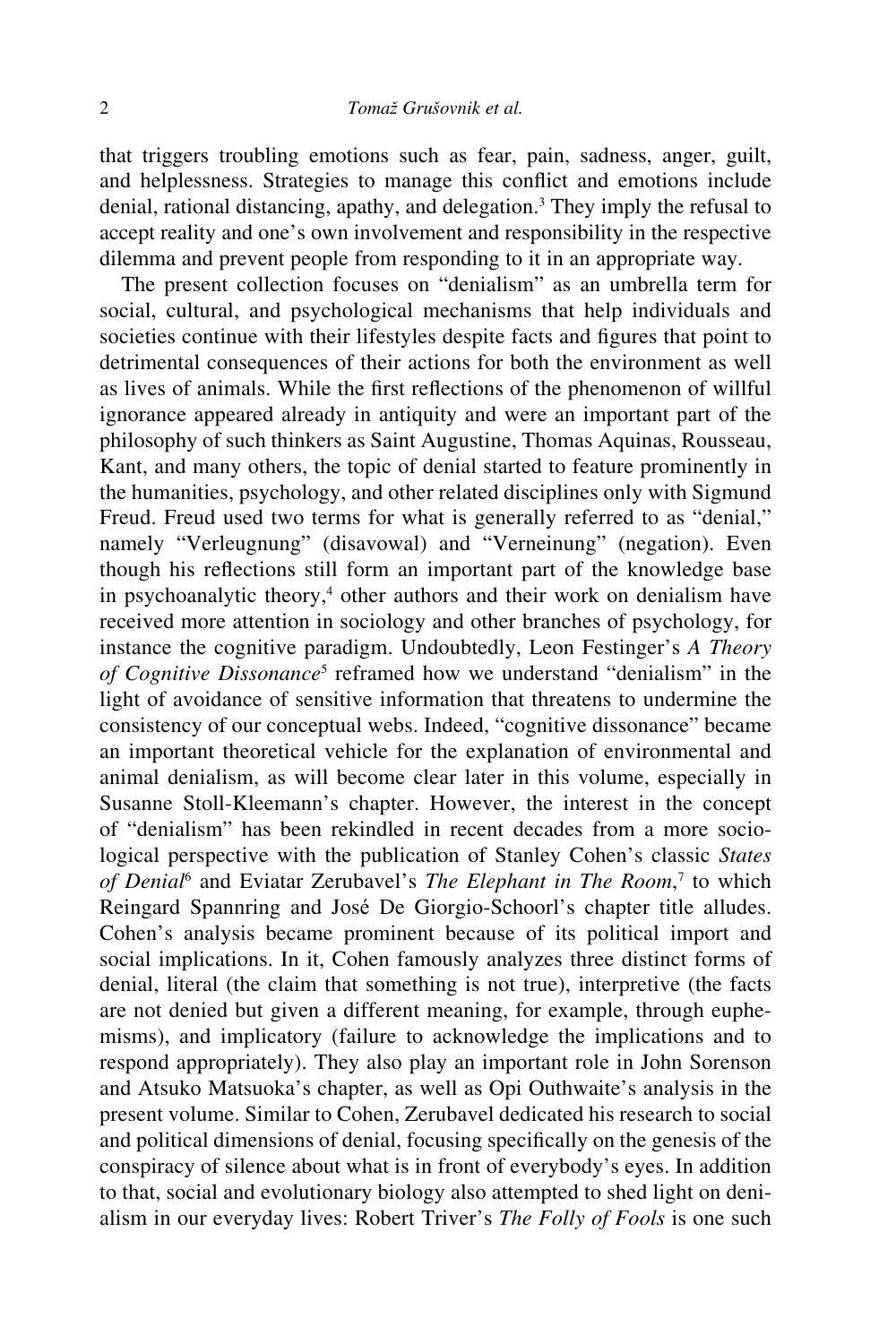brilliant example of explaining the roots of our self-deception that, according to Trivers, grow out of our evolutionary inclination to deceive others. In short, his argument is that by being self-deceived, a deceiver's behavior is less likely to give away typical clues that can be picked up by others.<sup>8</sup>

Because it is such an important vehicle to explain a wide variety of phenomena, it is unsurprising that denialism has also become prominent in environmental and critical animal studies. The history of denial of environmental problems is long and encompasses campaigns against the protection of natural areas and wilderness, the banning of synthetic pesticides such as DDT, and anti-science campaigns such as the cases denying acid rain and the ozone hole.<sup>9</sup> Several fields have contributed to our understanding of the phenomenon.10 In the following section, we will briefly turn to four publications we deem particularly important.

Together with *Merchants of Doubt* by Naomi Oreskes and Erik M. Conway, focusing on parallels between tobacco smoking and climate change, Kari Norgaard's *Living in Denial* is one of the most substantial monographs published on environmental denialism. Analyzing implicatory denial, Norgaard found people in Norway believed in climate change and expressed concern about it, yet they lived their lives as if it was not happening. This allowed people to protect themselves from troubling emotions such as the fear of loss of ontological security, helplessness, guilt, and the threat to their individual and collective identities.11 Individual emotion management, however, is always embedded in a social context that prescribes norms of emotion and cognitive scripts of "thought prevention," "perspectival selectivity," and "selective interpretation." Accordingly, collective denial functions both as a "cultural tool kit" to keep disturbing information at bay, and also secures non-mobilization that contributes to reproduce political and economic power structures and dominant ideologies.<sup>12</sup>

Environmental scientist Haydn Washington and cognitive scientist John Cook's book, *Climate Change Denial. Heads in the Sand*, also provides an influential analysis of denialism with respect to climate science.<sup>13</sup> They identify five types of denial arguments which claim that (a) scientific consensus on climate change is a "vast conspiracy to deceive,"<sup>14</sup> (b) there is no scientific consensus based on statements of nonexperts, (c) climate models are unreliable, (d) climate change occurs naturally, and (e) there is scientific evidence for the deniers' view ignoring the mainstream thrust of evidence. Science denial and the denial industry squarely fit Cohen's concept of literal denial, while Cohen's interpretative denial is exemplified by governments and business that pretend to take or limit action to the "politically feasible."<sup>15</sup> Drawing on discourse analyses, Washington and Cook further address the role played by the media that in the interest of sales figures and viewing rates project extreme minority opinions<sup>16</sup> that allow readers and audience to turn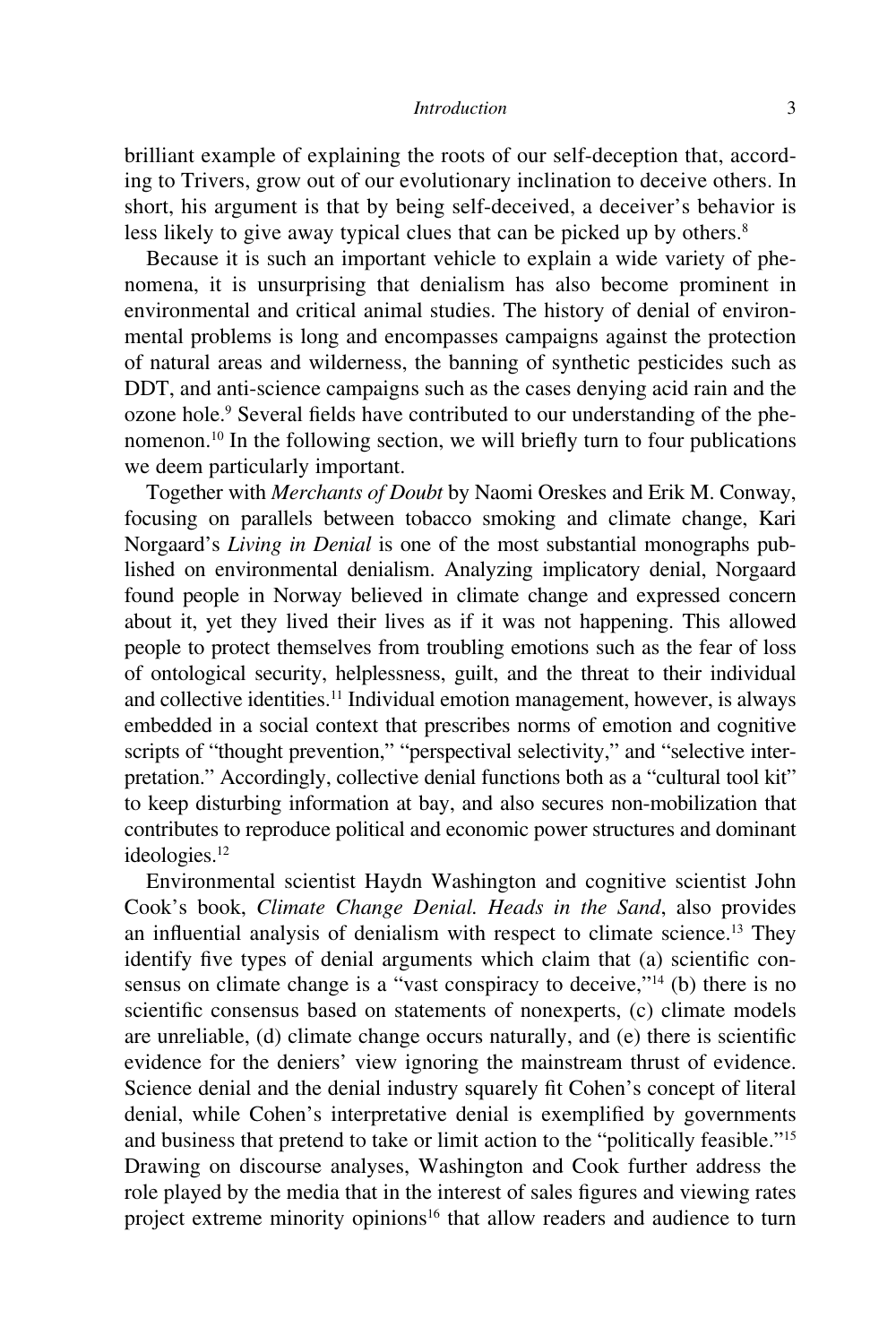their gaze away, and cover up their ignorance of ecological complexities, dynamics, and values.

Arne Johan Vetlesen's book, *The Denial of Nature*, takes a more philosophical approach to environmental denialism, exploring, among other topics, the misplacement or misformulation of several theoretical dichotomies, including debates about instrumental versus intrinsic value of nature or culture versus nature. When pondering the "denial of nature," Vetlesen also points to a common misunderstanding, present also in some of the most prominent nature philosophers, such as J. Baird Callicott, namely that appropriate environmental action is not undertaken because "most of us are simply ill-informed."17 To the contrary, Vetlesen observes that the media attention given to environmental problematics seems to:

fail spectacularly when it comes to both (1) effecting a change in interest in environmental policies in general, and (2) effecting a change in people's behaviour. The researchers do find a correlation, but it is not the one Callicott would have us expect. Rather, it is the correlation between the expected increase in global temperature reported from the scientists and the increase in average holiday-related flights among, for example, Norwegians.<sup>18</sup>

Indeed, for Vetlesen it is hard for us to change our ways, especially if we have invested so much of who and what we are in our lifestyles that are now proclaimed unsustainable and consequently undesirable. As Vetlesen sees it, both theory as well as practice will have to be redefined and brought together to solve issues connected with this phenomenon. We invite readers to scrutinize the latest development in Vetlesen's thinking through his contribution to this volume.

When assessing the research in environmental denial in general, an overview of the literature prepared by Karin Edvardsson Björnberg, Mikael Karlsson, Michael Gilek, and Sven Ove Hansson is very helpful, showing that more than 100 papers were devoted to the issue in the last three decades. Nevertheless, there is still more work to be done to conclude and understand the peculiarities of denial, especially on environmental issues beyond climate change, particularly issues such as land and water, and biodiversity.19 Indeed, the identification of global warming as the most urgent ecological crisis could push other ongoing ecological and ethical disasters, their interconnections and underlying causes into the background. By allowing a focus on technical solutions and the salvation of humankind, it conveniently supports the denial of the role of the anthropocentric and speciesist industrial-consumer society that claims entitlement to the entire planet in the demise of the Earth—as Helen Kopnina, Joe Gray, Haydn Washington, and John Piccolo explicate in this volume. $20$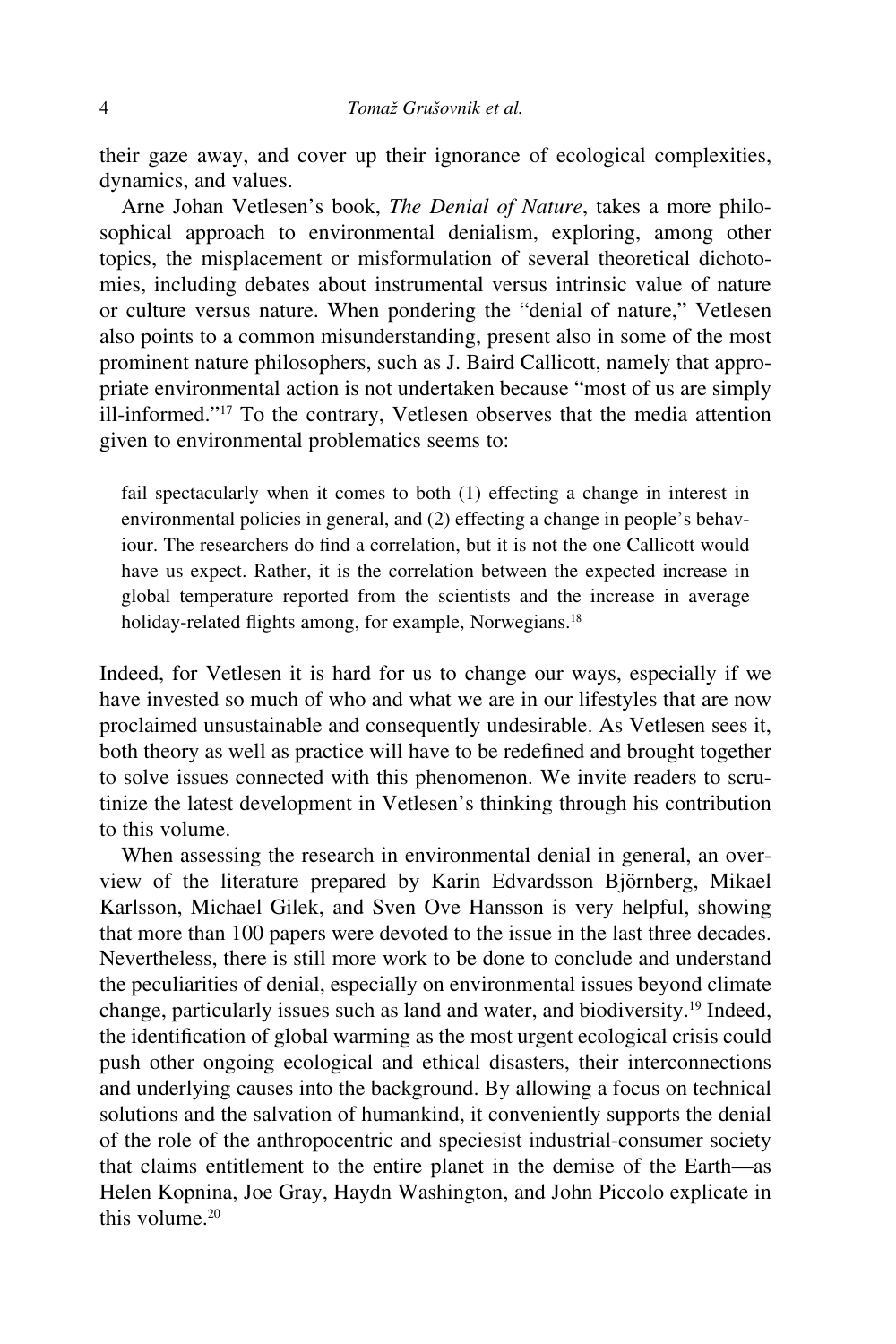This line of thinking is supported by a growing literature on the ceaseless commodification and exploitation of nonhuman animals. Authors rooted in animal ethics, critical animal studies, animal philosophy, and related fields use the concept of denialism, in particular to account for our increasing meat consumption and lack of empathy for the animals slaughtered in the industries despite the efforts of educators, activists, and academia<sup>21</sup> to raise the awareness of the harsh realities of the "Animal Industrial Complex." Indeed, several books have exposed the drastic consequences of ignorance, alienation, and distancing within the meat-processing industry and analyzed individual and collective denialism that help sustain our meat-intensive diets. In the mid-1980s, Noёlie Vialles's pivotal work, *Le sang et la chair* (1987), offered her reflections on the separation of animals from the end product of the slaughterhouse, providing ample space for reflection of denialism in these contexts.22 In *Every Farm a Factory: The Industrial Ideal in American Agriculture*, Deborah Fitzgerald explains how preindustrial farms were turned into complex industrial systems, partly due to the harsh economic terms in the period between the World War I and the Great Depression.23 Understanding the history of how animals have been commodified is important to comprehend how the alienation of animals and slaughterhouse workers has taken place, as Amy Fitzgerald later reflected.24 Jennifer Dillard and Jocelyne Porcher exposed the devastating consequences that the alienation from animals can have for humans, especially those who for one reason or another are engaged in the slaughtering process.25 In trying to explain the functioning of our meat-eating societies, Melanie Joy has established the concept "carnism," thus labeling the carnivorous ideology that facilitates denialism and the management of cognitive dissonance.<sup>26</sup> In the present volume, John Sorenson and Atsuko Matsuoka, as well as Karen Lykke Syse and Kristian Bjørkdahl elaborate on the different aspects of denial related to meat production and consumption. Martin Lee Mueller and Katja Maria Hydle provide insights into denial in the salmon industry. While different forms of animal exploitation are widely criticized and analyzed as an interconnected phenomenon, not much research has explicitly used the concept to look into cases other than meat production and consumption.27 Reingard Spannring and José De Giorgio-Schoorl therefore address the denial of horse subjectivity in a critical analysis of social science literature on human–horse relationships in this volume and Opi Outhwaite analyzes denialism among judges in habeas corpus cases on behalf of individual chimpanzees.

There are different discourses and movements grappling with the phenomenon of denialism with respect to climate change, conservation, and animal rights that do not always relate to one another without friction. However, many authors argue for a common vision of an ecologically just world and meaningful life in more-than-human communities<sup>28</sup> and for an intersectional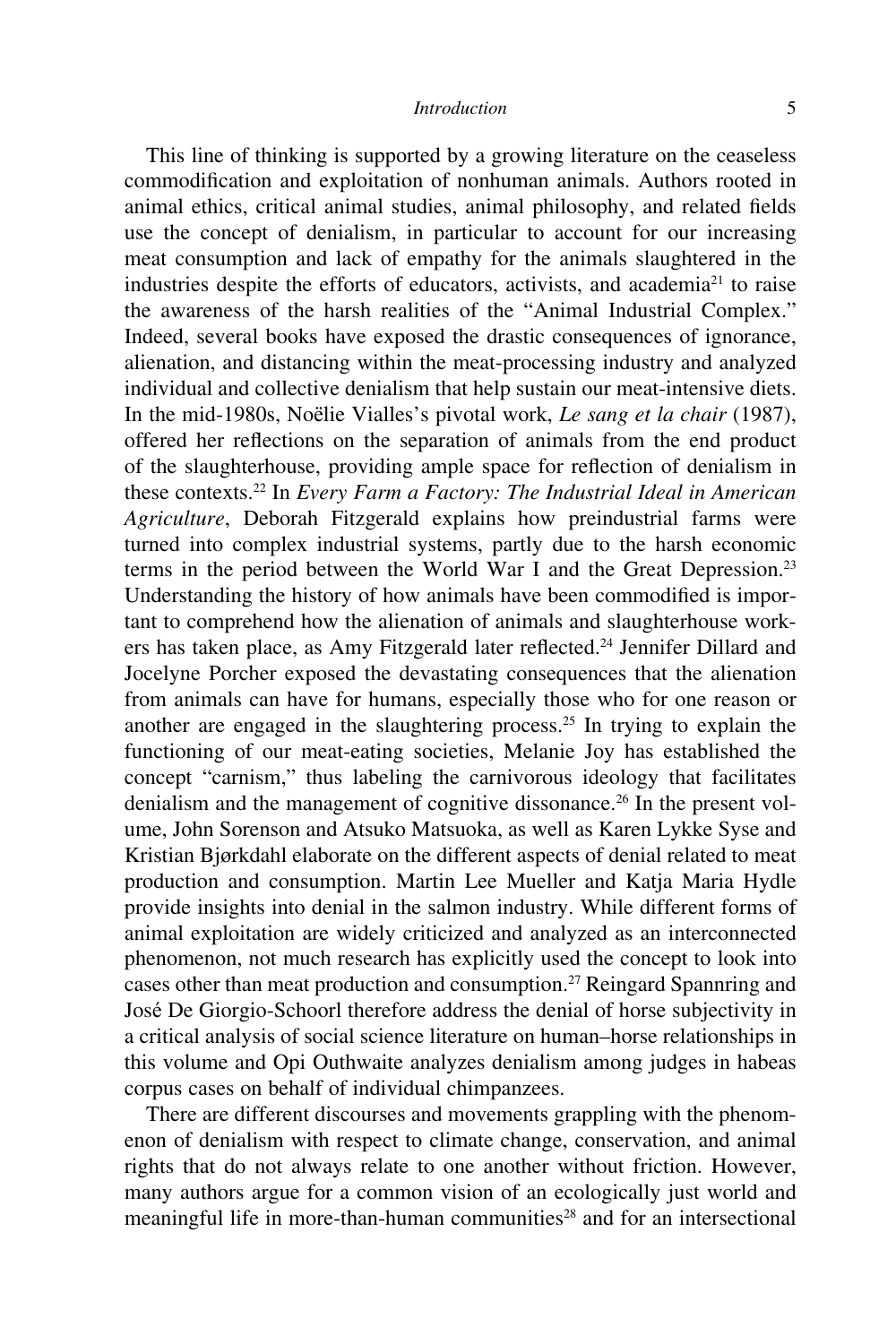approach to social, ecological, and species justice. $29$  The long history of the denial of animal minds, for example, is causally related to the destruction of the biosphere.<sup>30</sup> Presented in the mainstream discourse as stimulus-responsedriven or genetically programmed automatons, who lack agency and experiential perspective, animals are the archetypal Other, inferior to humans and an object that can be exploited for work, consumer goods, entertainment, science, or killed and displaced at liberty. This instrumental relationship served as a blueprint for the subjection of Nature, which transformed "fish into fisheries, forests and trees into timber, animals into livestock, wildlife into game, mountains into coal, seashores into beachfronts, rivers into hydroelectric factories"31 and converted the animals' homes into resources for unlimited human use and capitalist profit.

Denialism is an apt concept to scrutinize what and how human individuals and collectives ignore, marginalize, or actively foreclose in the realms of environmental and animal ethical issues. Following this line of thought, this volume seeks to provide a cutting-edge contribution to our understanding of denial with chapters from researchers in the natural and social sciences as well as the humanities, disclosing the multifaceted appearance of the concept by approaching it from different perspectives and in different settings. Since social, ecological, and species justice are so intimately interrelated, the chapters are not ordered along this differentiation, but rather according to disciplines, thereby foregrounding a variety of denialism processes and the richness of perspectives from which they can be illuminated.

The contributions start with Susanne Stoll-Kleemann's (social-)psychological chapter. It explores altering forms of denial, which extend as far as moral disengagement, in relation to not shifting high-carbon lifestyles in light of the exacerbating climate crisis. Recent and earlier studies on the "psychology of denial" have shown that individuals regard such behavioral shifts toward a low-carbon lifestyle as extremely daunting and, therefore, deploy a number of moral-disengagement mechanisms. The chapter dives deeper into various theories, mainly from (social) psychology, which explain well why denial is still so persistent, particularly in relation to action denial. The majority of theoretical insights demonstrate convincingly the central but so far widely neglected role of emotions and self-interest in explaining continuing denialism and moral disengagement vis-à-vis established facts on damaging effects of high-carbon behavior. Further, key psychological concepts pertinent to denial are moral disengagement and motivated reasoning, which contribute to engendering a confirmation bias as well as a failure to achieve higher stages of moral development.

Taking the response (or lack of such) to climate change in Norwegian society as a case in point, Vetlesen's chapter argues that the defense mechanism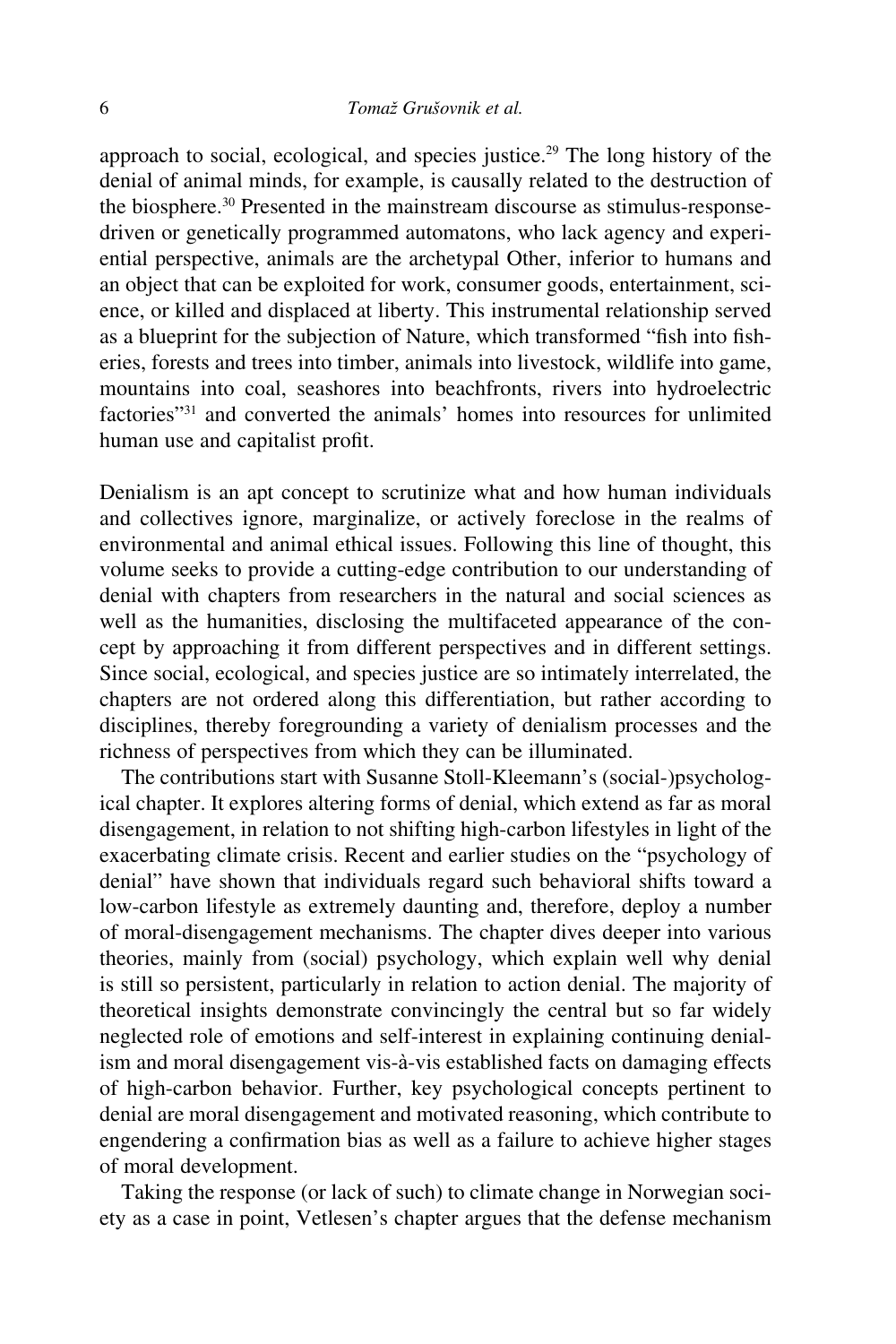of denial plays out among individual citizens in ways that are deeply structurally as well as culturally shaped. Examples are given to show how the Western culture of entitlement, in general, and powerful commercial players, in particular, shape, channel and exploit the individual's need to keep at bay the anxieties prompted by ongoing environmental degradation. The upshot is that expression in public of the anxieties in question (including anger and sadness) are suppressed for lack of support within the community. Mechanisms of relativization and alienation are shown to be key to how, say, the oil industry and international airliners manipulate the concerned citizen's attempt to cope with living in a society of organized denial.

Tomaž Grušovnik presents an argument that stresses the importance of existential anxiety with finitude as one of the factors of denialism of animal morality. The main argument of Grušovnik's chapter exposes how our uneasiness with our own mortality taints our reflection of animal morality and helps to deny it. Indeed, the problem of the existence of animal morality turns out to be largely an existential question, not a behavioral or even a psychological problem, as animals are namely culturally associated with finitude and remind humans of their own contingent and fragile existence. To avoid this awareness, we are prone to draw a conceptual demarcation line between "humans" on the one side of the ontological divide and "animals" on the other. This line then serves as what Grušovnik coins an "existential buffer zone," by offering humans an escape route when faced with awareness of impermanence: the notion of our belonging to "humanity" offers us an intellectual safe haven when faced with the impending end of our individual existence. His analysis of the notion of "uncanny proximity" argues that it is precisely because animals are so uncomfortably close to us that we seek to avoid awareness of our mortal animal existence. Grušovnik's chapter then exposes how "ethics" serves as that crucial concept which inaugurates and preserves the conceptual human–animal divide: by possessing the ability to lead an "ethical" life humans become beings of "spirit" and supposedly escape their animality which holds them captive in the world of mortals. Ascribing "moral life" to animals is thus to many theoreticians a sacrilegious idea that threatens to destroy cultural defense against premonitions of finitude and this is why the idea of animal morality may become unbearable.

Adam See provides a further philosophical analysis of denialism in the context of animal ethics. While comparative psychologists and philosophers of animal minds have traditionally been concerned with the threat of anthropomorphic bias, the twenty-first century has ushered in renewed emphasis on a related type of bias: *anthropodenial*, an epistemic predisposition to discredit evidence for mental continuity hypotheses. See's chapter references the philosophical and scientific literature on the theory of mind and shared intentionality to critically evaluate our argumentative strategies commonly used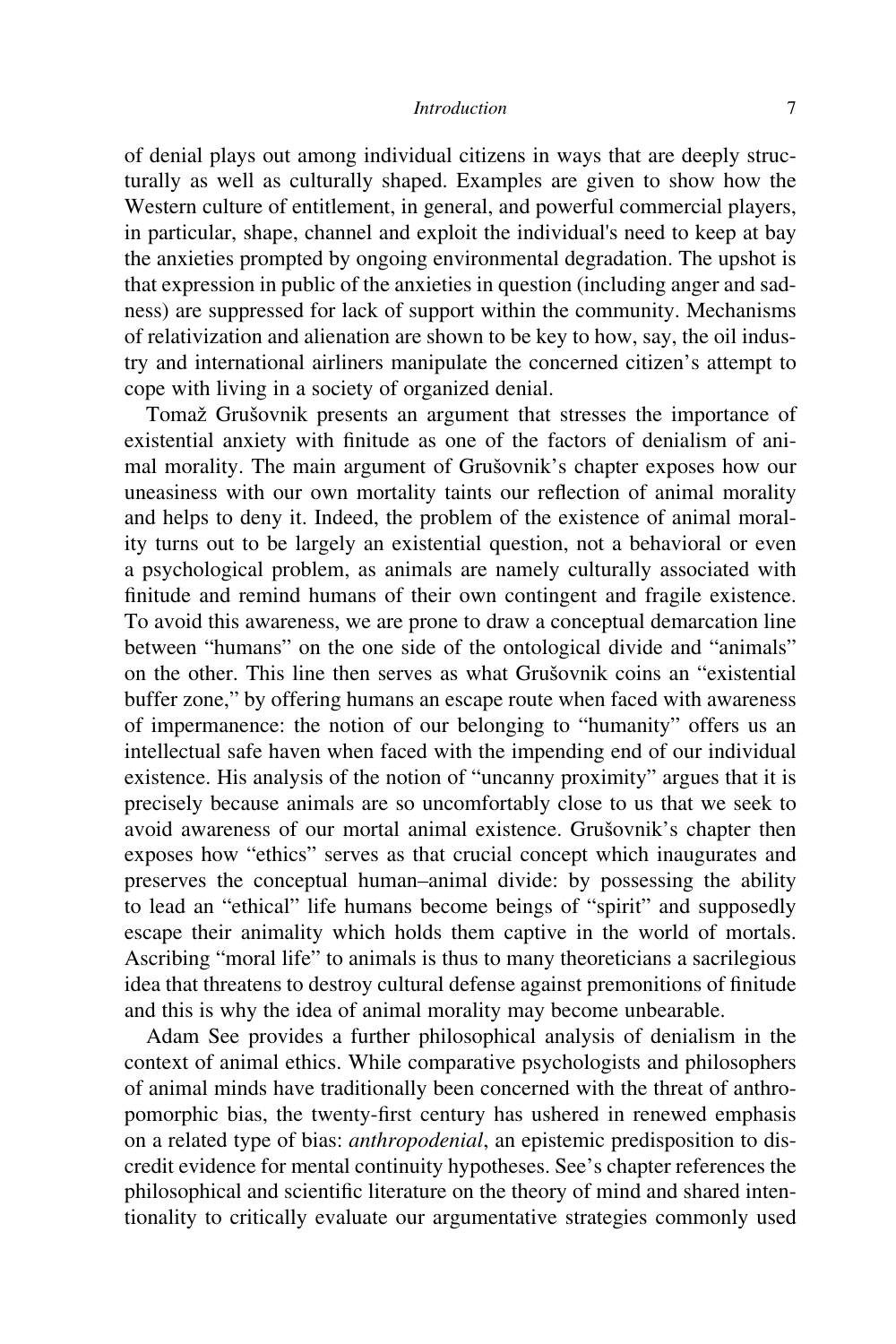to deny humanlike cognitive capacities to animals. The chapter concludes by critically addressing the tenacious influence of the "logical problem" as a de facto mode of animal minds skepticism, particularly in the literature on human cognitive uniqueness.

Craig Taylor's chapter offers an explanation to why many of us seem impervious and unmoved by the enormous suffering of animals being raised for slaughter, the issue that both wounds and isolates the writer Elizabeth Costello in J. M. Coetzee's *The Life of Animals*. As Taylor shows, it is not the fact that they suffer that we miss. Indeed, our sense of other humans is not founded on any thoughts we might have about cognitive capacities or nociception of our fellow humans. On the contrary, that another person is a human being, something that may become an object of moral concern, is founded on all of those immediate, natural, ways one reacts to others, ways of reacting that are not themselves based on prior thoughts we might have about others, but which partially constitute the conception of what it is to be a fellow human being. Drawing from Ludwig Wittgenstein's later philosophy, Taylor shows that our attitude toward each other as moral beings is an attitude toward a soul. That is, we do not believe or have an opinion that others possess some magic "thing" like a soul, but we respond to them in such a way.

These natural modes of responsiveness partially constitute our conception of a shared kind of fellowship that might both ground and sustain moral relations between us. In this respect, Taylor argues that much of our sense of what it is to have a shared moral life with others is taken for granted, in ways rarely reflected upon. However, to reflect on them in the way that Taylor's chapter encourages, let us understand what is missing in our moral relations with other animals; our shared (but importantly different) fellowship with them. The facts concerning our suffering and theirs rather than establish such fellowship obscure and deflect it.

Martin Lee Mueller and Katja Maria Hydle discuss denialism on the basis of an anthropological study on the salmon industry in Norway. Through the lens of the paradigm shift between Enlightenment and Enlivenment theory and practice, they interpret the organization of salmon farming and its epistemological and ontological implications, and argue that an industry marketed as "the future" of human–animal relationships—spearhead of the so-called blue revolution said to be currently underway—shows symptoms of a comprehensive, structural denial of lived reality. They document practices of denying the fishes' outer and inner nature, of denying the commonwealth of ecological entanglements, and of denying nature's tendency for steady-state housekeeping. Such practices alienate the human–animal life world both technologically and conceptually. What is at stake in contemporary farming practices is not merely a question of our attitude toward other living beings,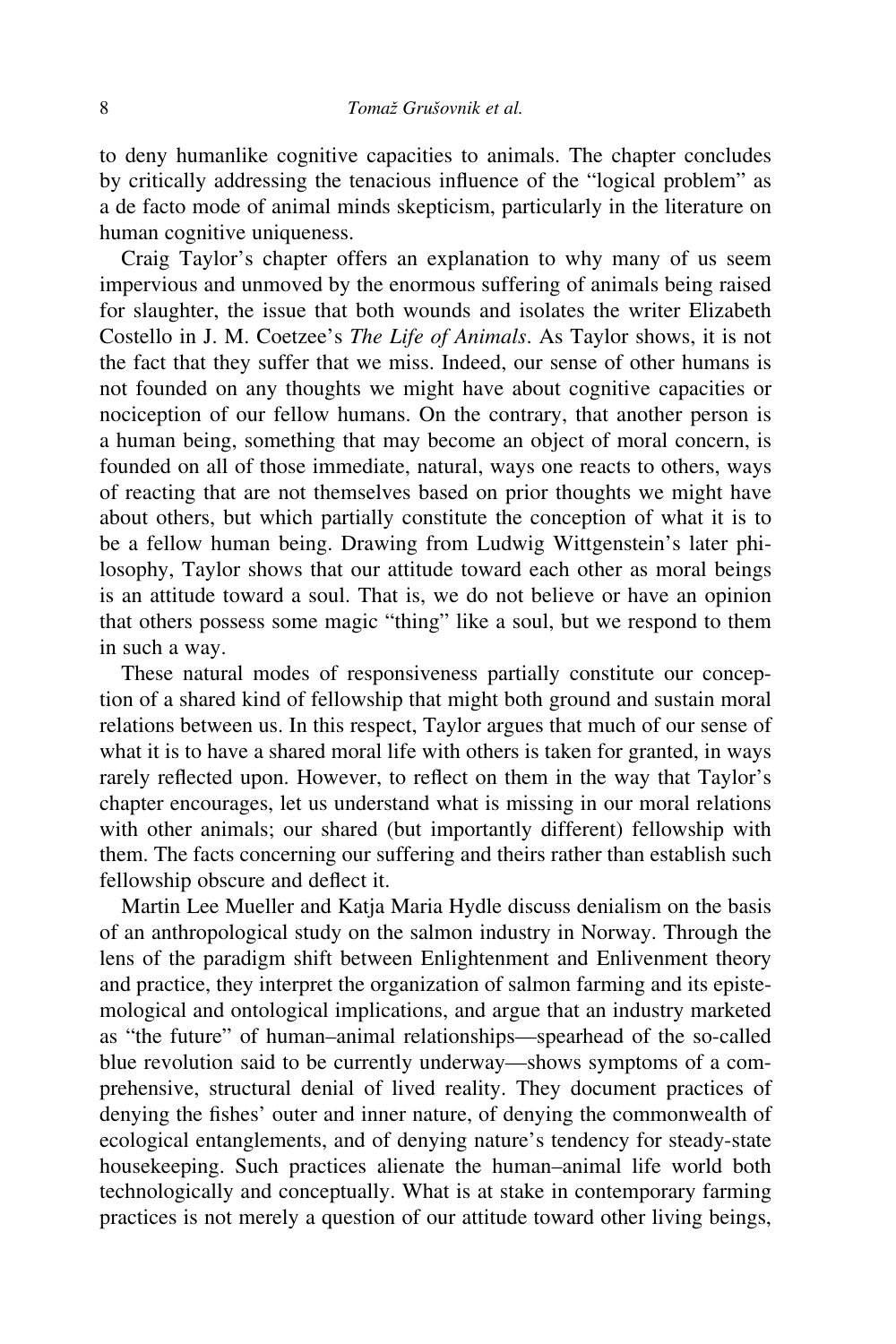but more fundamentally, who these others are allowed to be. Against this background, the authors develop the tenets of future enlivened economic practices, practices that successfully disentangle, reject, and ultimately overcome the multiple structural denials of contemporary feedlot industries.

Karen Lykke Syse and Kristian Bjørkdahl offer historical insights into the changing presentation of meat in Norway between 1950 and 2015 and its implications for denialism in the context of meat consumption. Today's consumers meet meat in shapes that look nothing like the animal from which it was carved. In short, the removal of a reminder of origin allows us to forget, conceal, neglect, and deny the animal that this meat once was part of. How and why did we end up denying our consumption of animals at the point of retail? What was the significance of the transition from the butcher's shop to the supermarket? Lykke Syse and Bjørkdahl's chapter presents snapshots from the history of how meat has been presented and sold in the case of one particular country, Norway, from 1950 to 2015. Based on primary and secondary historical sources, they document how meat has been presented at various stages of this period, why and how changes were made, how those changes made themselves felt in the advertising of meat, and how the public responded to these changing forms.

John Sorenson and Atsuko Matsuoka's chapter contributes to the political economy of denialism by examining strategies of the animal industrial complex, using examples from the United States and the United Kingdom. Understanding institutionalized denialism means identifying vested interests with direct financial stakes in perpetuating exploitation and commodification of nonhuman animals. Ideas about consuming animals are shaped by massive agribusiness interests that invest billions of dollars in advertising and marketing efforts to influence consumers' attitudes and understanding, as well as lobbying and political spending to ensure that their activities can continue unimpeded by exposure from animal and environmental activists. Drawing on the work of sociologist Stanley Cohen, the authors identify rhetorical techniques and stories that mobilize preexisting cultural attitudes and practices and recast the endless killing as part of the natural order as primary vehicles of denial. In this way, animal suffering and death disappear as a problem and hindrance to further consumption. The chapter concludes that it is important to include animal rights in the imagining of "an alternative ethical landscape" shaped by "a sense of responsibility for the safety of others" and a commitment to justice—regardless of species.

Helen Kopnina, Joe Gray, Haydn Washington, and John Piccolo critically turn to a growing discourse in conservation and sustainability, which claims that, despite the clear evidence of human-caused biodiversity loss, and rapidly declining environmental indicators, nature is, in fact, thriving. They argue that there are many reasons to be skeptical of optimism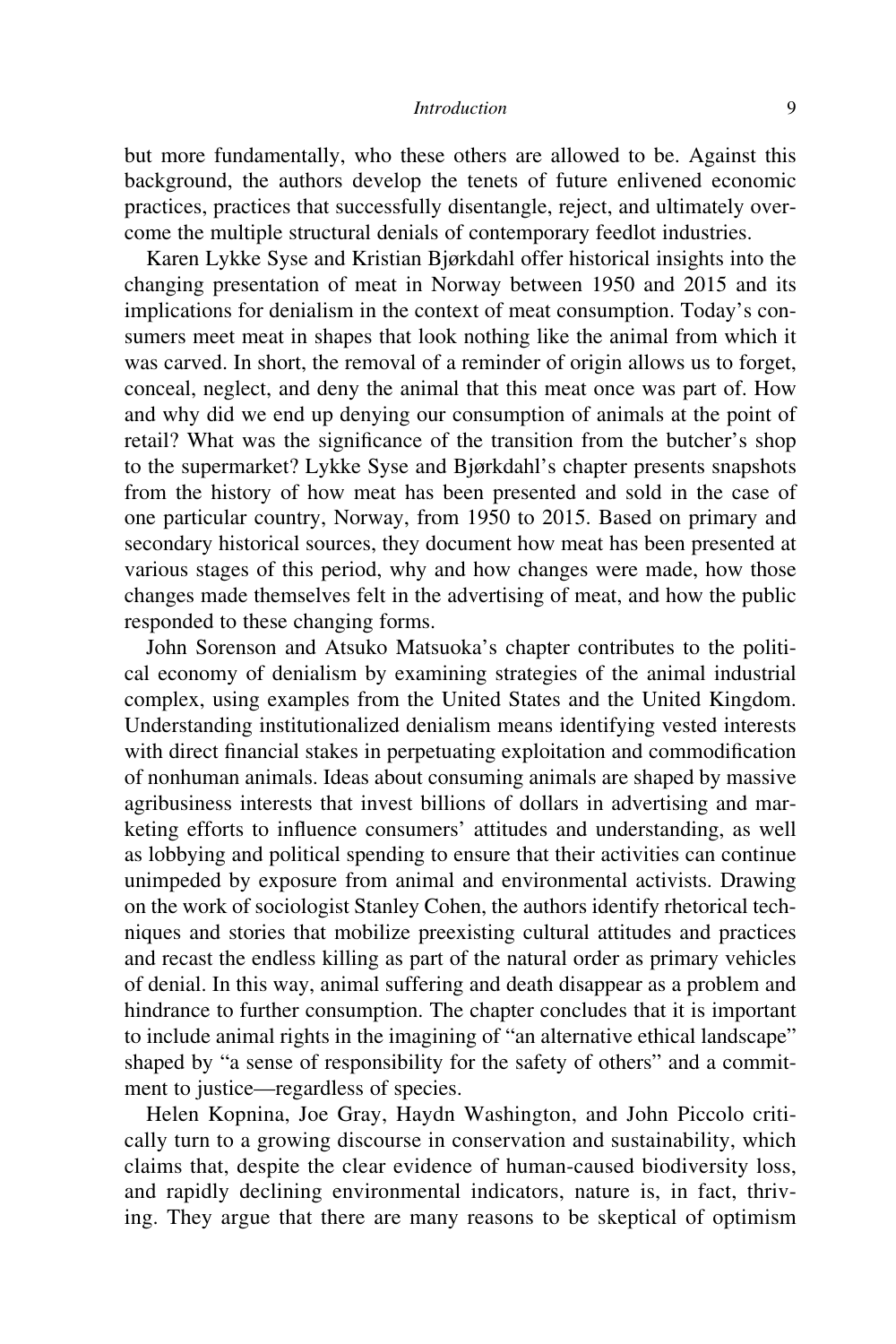when it comes to conservation, and show that techno-eco-optimism is both misplaced and counterproductive for addressing society's great environmental challenges. Hence, they critique the ecologically dystopian future that would result from the strategies championed by techno-eco-optimists. Eco-optimism also disregards the broader ethical ramifications of species extinctions, being a strategy of denial. At the end the authors turn to an eco-realistic vision, presenting arguments for conservation grounded in ecological ethics.

Reingard Spannring and José De Giorgio-Schoorl examine how deep-rooted the objectification of horses is in the social science literature of horse–human relationships. Bringing the perspective of a critical and activist ethology into dialogue with the disciplinary approaches, concepts, and research practices applied in these studies of human–horse relations, a number of obstacles will be unveiled that reproduce the denial of horses as protagonists of their own life. These obstacles range from more visible anthropocentric and speciesist attitudes to some research-specific factors such as disciplinary blinkers, the concept of agency in itself and the lack of critical engagement with power relationships and their consequences. Together they corroborate a picture of horses who are tailored to fit our society and our desires as natural. The chapter sheds light on the necessity for a broader horizon, both intellectual and in terms of a practical ability to experience otherness and to create space for animal subjectivity. Subjectivity is thus not primarily a theoretical concept but an ethical foundation of what it means to be a subject and of the coexistence between horses and humans.

Finally, Opi Outhwaite draws attention to the increased engagement between law and "the question of the animal." As a discipline, law has tentatively recognized the "animal turn" while in legal practice an emerging jurisprudence addresses the position of animals in law, most prominently the possibility that animals be recognized as legal persons to afford individual nonhuman animals' certain legal rights. While an existing body of work has critiqued the merits and flaws of the legal and moral arguments raised, there has been little analysis of the ways in which judges in these cases approach these issues. This analysis is important because the law, including through judicial decision-making, has direct implications for the individual parties involved but also plays a role in shaping wider societal attitudes. At the same time, critical legal scholars recognize that law is not merely a neutral objective organizing force but can be a means of maintaining oppressive structures and hierarchies. This chapter brings new analytical insights to the field by applying the lens of denial to judicial decision-making in a series of related cases in which the writ of habeas corpus was sought on behalf of individual chimpanzees in order that their confinement may be challenged in court. An analysis indicates that three particular forms of denial can be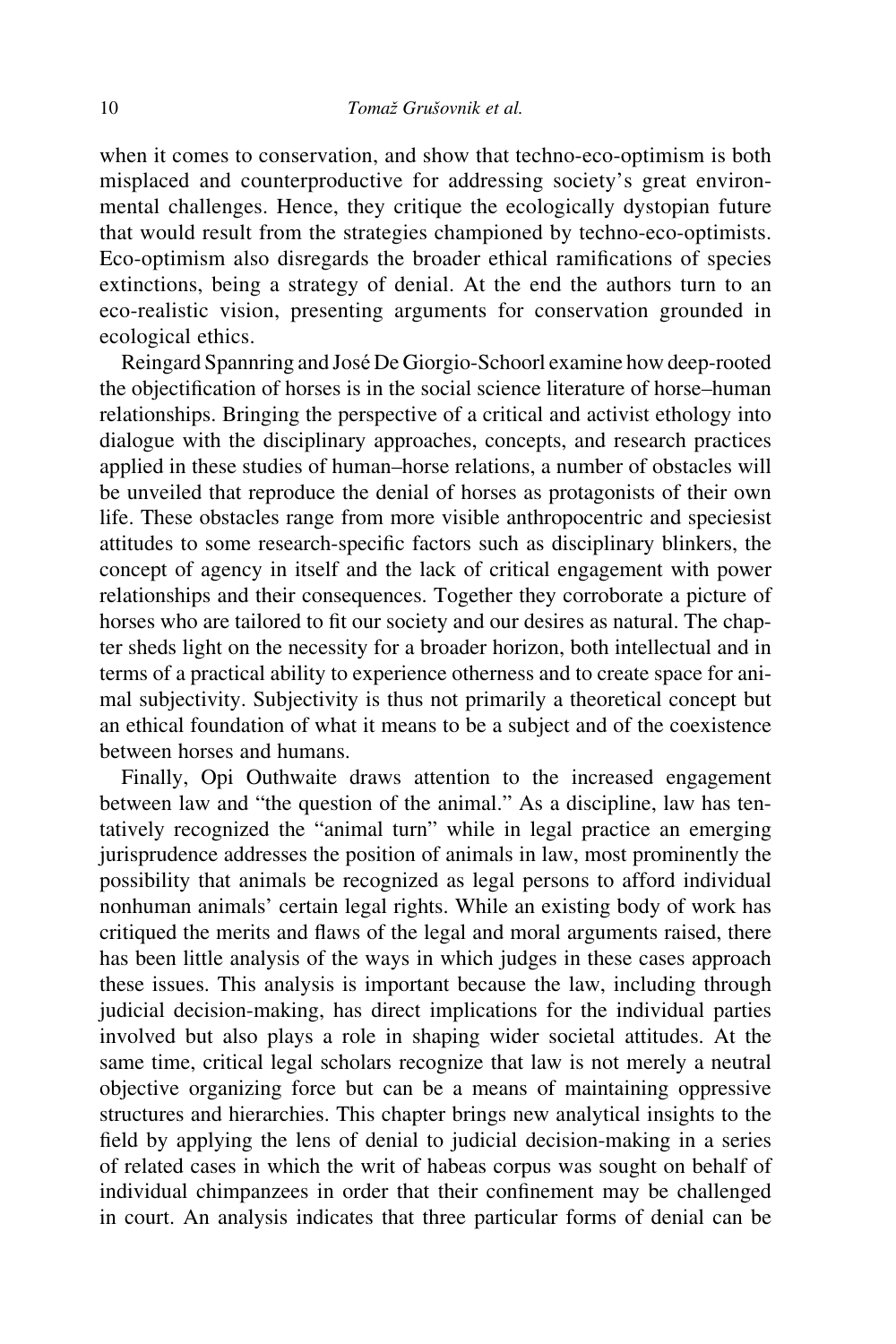identified—legalism, distancing, and an appeal to higher authority. These tactics prevent the petitions from succeeding, even where the legal merits of the arguments are at times recognized and where individual judges have expressed their sympathy (but, ultimately, helplessness) to the situation.

### **NOTES**

1. Jacquelin Burgess, Carolyn M. Harrison, and Petra Filius, "Environmental Communication and the Cultural Politics of Environmental Citizenship," *Environment and Planning A* 30 (1998): 1445–60.

2. Anja Kollmuss and Julian Agyeman, "Mind the Gap: Why Do People Act Environmentally and What are the Barriers to Pro-Environmental Behavior?" *Environmental Education Research* 8, no. 3 (2002): 239–60.

3. Ibid.

4. For a detailed presentation of the concept of "denial" in psychoanalytic theory and practice, see Eli L. Edelstein, Donald L. Nathanson, and Andrew M. Stone, eds., *Denial: A Clarification of Concepts and Research* (New York, NY: Plenum Press, 1989). Also, Slavoj Žižek's reflections of contemporary society and politics draw heavily from "disavowal" (see, for instance, the chapter "The Political and Its Disavowals" in his *The Ticklish Subject: The Absent Centre of Political Ontology* (London: Verso, 1999)).

5. Leon Festinger, *A Theory of Cognitive Dissonance* (Stanford, CA: Stanford University Press, 1957).

6. Stanley Cohen, *States of Denial: Knowing About Atrocities and Suffering* (Cambridge: Polity Press, 2001).

7. Eviatar Zerubavel, *The Elephant in The Room: Silence and Denial in Everyday Life* (Oxford: Oxford University Press, 2006).

8. See Robert Trivers, *The Folly of Fools: The Logic of Deceit and Self-Deception in Human Life* (New York, NY: Basic Books, 2011).

9. Paul Ehrlich and Anne Ehrlich, *Betrayal of Science and Reason: How Anti-Environmental Rhetoric Threatens Our Future* (New York, NY: Shearwater Books, 1998); Haydn Washington and John Cook, *Climate Change Denial: Heads in the Sand* (New York, NY: Earthscan, 2011).

10. Social psychology: see, for example, Susanne Stoll-Kleeman, Tim O'Riordan, and Carlo C. Jaeger, "The Psychology of Denial Concerning Climate Mitigation Measures: Evidence from Swiss Focus Groups," *Global Environmental Change* 11, no. 2 (2001): 107–17; philosophy: see, for example, Arne Johan Vetlesen, *The Denial of Nature: Environmental Philosophy in the Era of Global Capitalism* (London: Routledge, 2015); Tomaž Grušovnik, "Environmental Denial: Why We Fail to Change Our Environmentally Damaging Practices," *Synthesis Philosophica* 27, no. 1 (2012); sociology: see, for example, Kari Marie Norgaard, *Living in Denial. Climate Change, Emotions, and Everyday Life* (Cambridge, MA: The MIT Press, 2011); linguistics: see, for example, Arran Stibbe, *Ecolinguistics: Language, Ecology and the Stories We Live By* (New York, NY: Routledge, 2015); ecocriticism: see,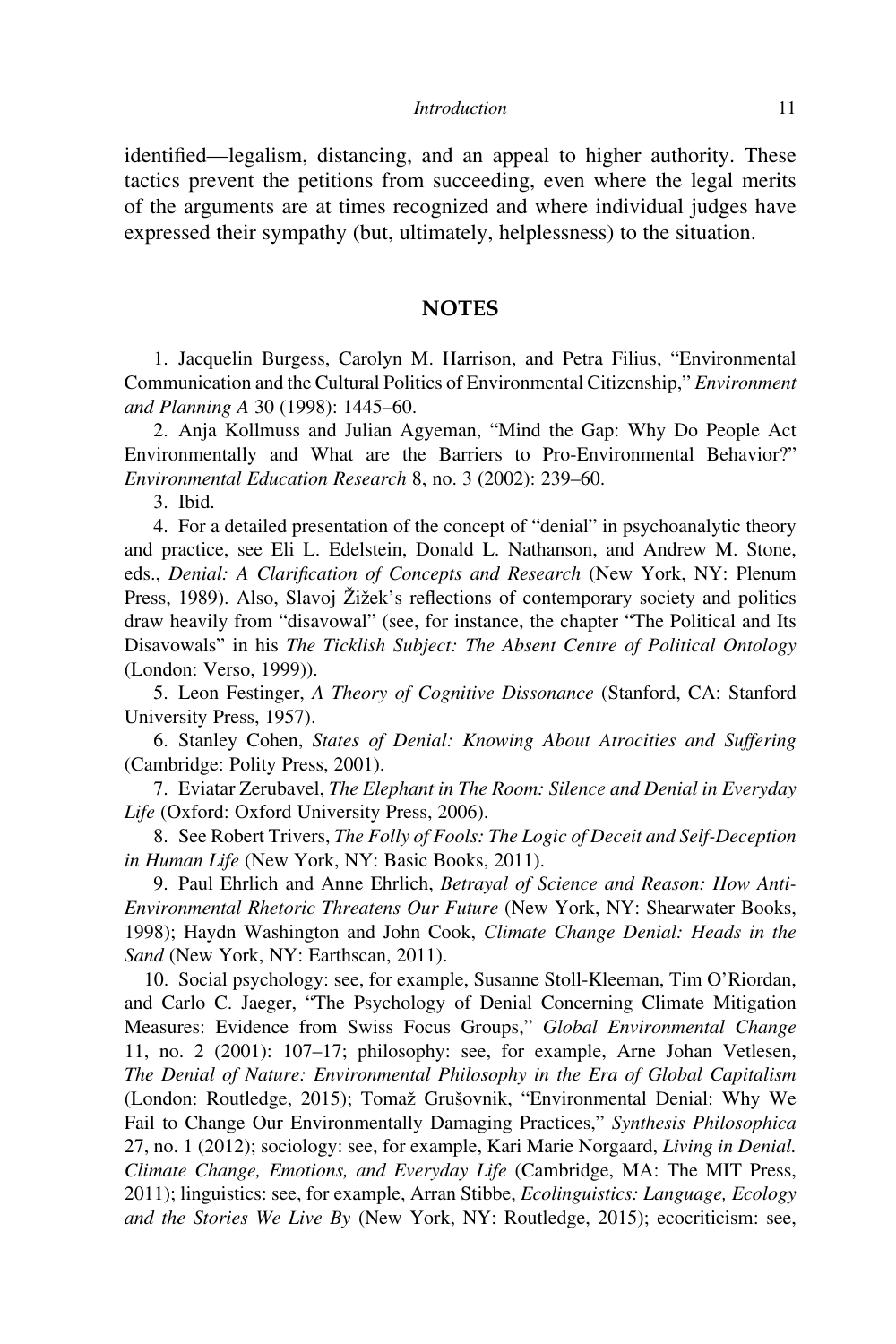for example, Brian Deyo, "Ecophobia, the Anthropocene, and the Denial of Death," *ISLE: Interdisciplinary Studies in Literature and Environment* 26, no. 2 (2019): 442– 55; ecofeminism: see, for example, Val Plumwood, "Ecofeminist Analysis and the Culture of Ecological Denial," in *Feminist Ecologies. Changing Environments in the Anthropocene*, ed. Lara Stevens, Peta Tait, and Denise Varney (Cham, Switzerland: Palgrave Macmillan, 2018); natural sciences: see, for example, Washington and Cook, *Climate Change Denial*; science studies: see, for example, Naomi Oreskes and Erik Conway, *Merchants of Doubt. How a Handful of Scientists Obscured the Truth on Issues from Tobacco Smoke to Global Warming* (New York, NY: Bloomsbury Press, 2010).

11. Norgaard, *Living in Denial*, 80.

12. Ibid., 91–95.

13. Washington and Cook, *Climate Change Denial*.

- 14. Ibid., 44.
- 15. Ibid., 96.
- 16. Ibid., 93–94.
- 17. Vetlesen, *The Denial of Nature*, 8.
- 18. Ibid., 8.

19. See Karin Edvardsson Björnberg, Mikael Karlsson, Michael Gilek, and Sven Ove Hansson, "Climate and Environmental Science Denial: A Review of the Scientific Literature Published in 1990–2015," *Journal of Cleaner Production* 167 (2017).

20. See also: Eileen Crist, "Beyond the Climate Crisis: A Critique of Climate Change Discourse," *Telos* 141 (2007); Lynn White, "The Historical Roots of our Ecological Crisis," *Science* 155, no. 3767 (1967).

21. Reingard Spannring and Tomaž Grušovnik, "Leaving the Meatrix? Transformative Learning and Denialism in the Case of Meat Consumption," *Environmental Education Research* 25, no. 8 (2018).

22. Noёlie Vialles's *Le sang et la chair*, was originally published in French in 1987 and appeared in English translation in 1994 as *Animal to Edible* (Cambridge: Cambridge University Press, 1994).

23. Deborah Fitzgerald, *Every Farm a Factory: The Industrial Ideal in American Agriculture* (New Haven, CT: Yale University Press, 2003).

24. Amy Fitzgerald, *Animals as Food: (Re)connecting Production, Processing, Consumption, And Impacts* (East Lansing, MI: Michigan State University Press, 2015).

25. See Jennifer Dillard, "A Slaughterhouse Nightmare: Psychological Harm Suffered by Slaughterhouse Employees and the Possibility of Redress through Legal Reform," *Georgetown Journal on Poverty Law & Policy* 15, no. 2 (2008); Jocelyne Porcher, "The Relationship Between Workers and Animals in the Pork Industry: A Shared Suffering," *Journal of Agriculture and Environmental Ethics* 24 (2018).

26. Melanie Joy, *Why We Love Dogs, Eat Pigs, and Wear Cows: An Introduction to Carnism* (Cork: Red Wheel Weiser, 2011).

27. On denialism in other areas of the instrumentalization of animals, for example laboratory experiments, fur farming, as well as leisure industry, see Tomaž Grušovnik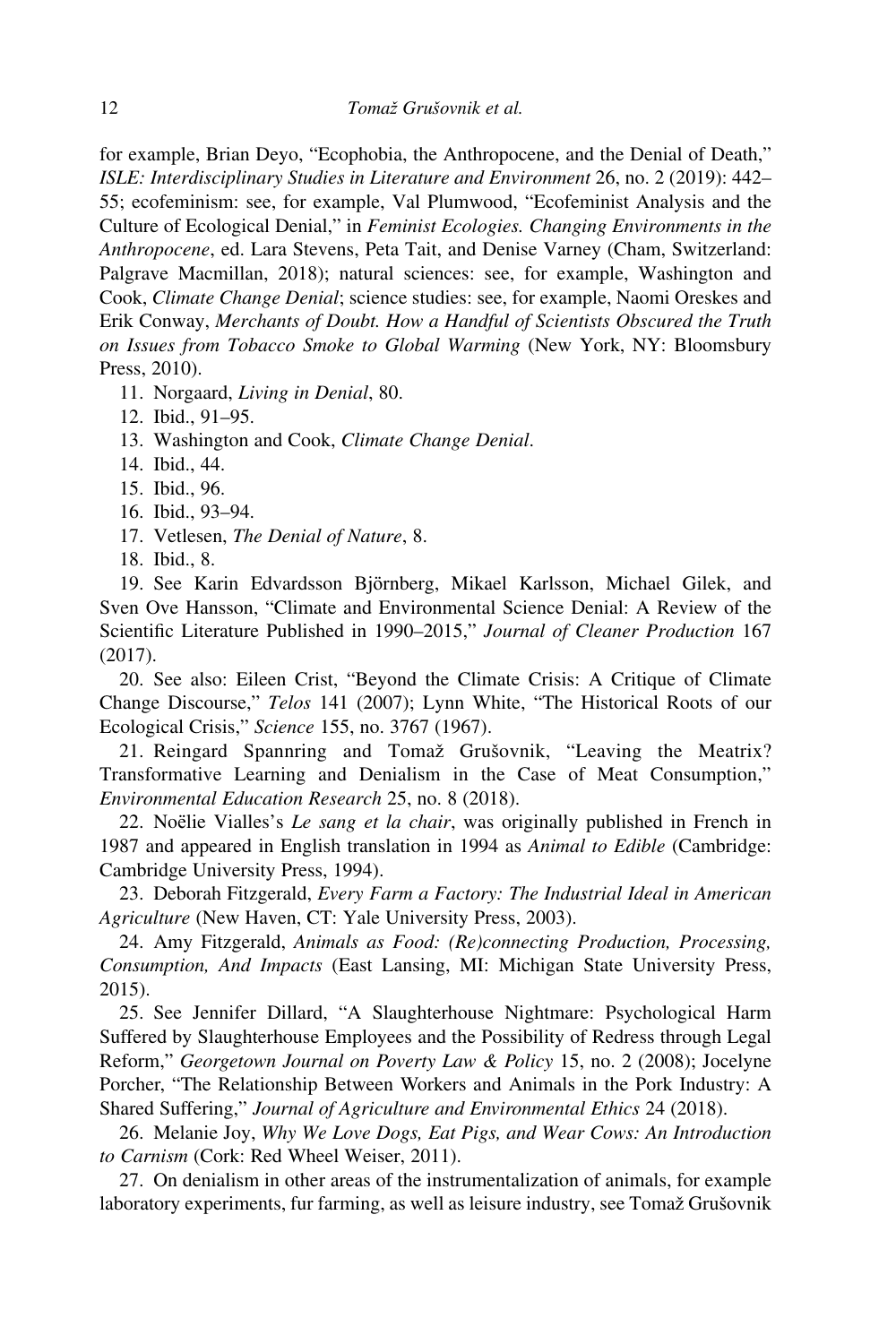and Maša Blaznik, "Denied Relationship: Moral Stress in the Vocational Killing of Non-Human Animals," in *Animals and Business Ethics*, ed. Nathalie Thomas (Dordrecht: Springer, forthcoming).

28. Paul Waldau, "Venturing beyond the Tyranny of Small Differences. The Animal Protection Movement, Conservation, and Environmental Education," in *Ignoring Nature No More. The Case for Compassionate Conservation*, ed. Marc Bekoff (Chicago, IL: University of Chicago Press, 2013); Josefine Donovan, "Sympathy and Interspecies Care: Toward a Unified Theory of Eco- and Animal Liberation," in *Critical Theory and Animal Liberation*, ed. John Sanbonmatsu (Lanham, MD: Rowman & Littlefield, 2001).

29. David Nibert, *Animal Oppression and Human Violence. Domesecration, Capitalism, and Global Conflict* (New York, NY: Columbia University Press, 2013); Anthony J. Nocella II, John Sorenson, Kim Socha, and Atsuko Matsuoka, eds., *Defining Critical Animal Studies. An Intersectional Social Justice Approach for Liberation* (New York, NY: Peter Lang, 2014).

30. Eileen Crist, "Ecocide and the Extinction of Animal Minds," in *Ignoring Nature no More. The Case for Compassionate Conservation*, ed. Marc Bekoff (London: University of Chicago Press, 2013).

31. Ibid., 55.

### **BIBLIOGRAPHY**

- Björnberg, Karin Edvardsson, Mikael Karlsson, Michael Gilek, and Sven Ove Hansson. "Climate and Environmental Science Denial: A Review of the Scientific Literature Published in 1990–2015." *Journal of Cleaner Production* 167 (2017): 229–41. doi:10.1016/j.jclepro.2017.08.066.
- Burgess, Jacquelin, Carolyn M. Harrison, and Petra Filius. "Environmental Communication and the Cultural Politics of Environmental Citizenship." *Environment and Planning A* 30 (1998): 1445–60.
- Cohen, Stanley. *States of Denial: Knowing About Atrocities and Suffering*. Cambridge: Polity Press, 2001.
- Crist, Eileen. "Beyond the Climate Crisis: A Critique of Climate Change Discourse." *Telos* 141 (2007): 29–55.
- Crist, Eileen. "Ecocide and the Extinction of Animal Minds." In *Ignoring Nature no More. The Case for Compassionate Conservation*, edited by Marc Bekoff, 45–63. London: University of Chicago Press, 2013.
- Deyo, Brian. "Ecophobia, the Anthropocene, and the Denial of Death." *ISLE: Interdisciplinary Studies in Literature and Environment* 26, no. 2 (2019): 442–55.
- Dillard, Jennifer. "A Slaughterhouse Nightmare: Psychological Harm Suffered by Slaughterhouse Employees and the Possibility of Redress through Legal Reform." *Georgetown Journal on Poverty Law & Policy* 15, no. 2 (2008): 391–408.
- Donovan, Josefine. "Sympathy and Interspecies Care: Toward a Unified Theory of Eco- and Animal Liberation." In *Critical Theory and Animal Liberation*, edited by John Sanbonmatsu, 277–94. Lanham, MD: Rowman & Littlefield, 2001.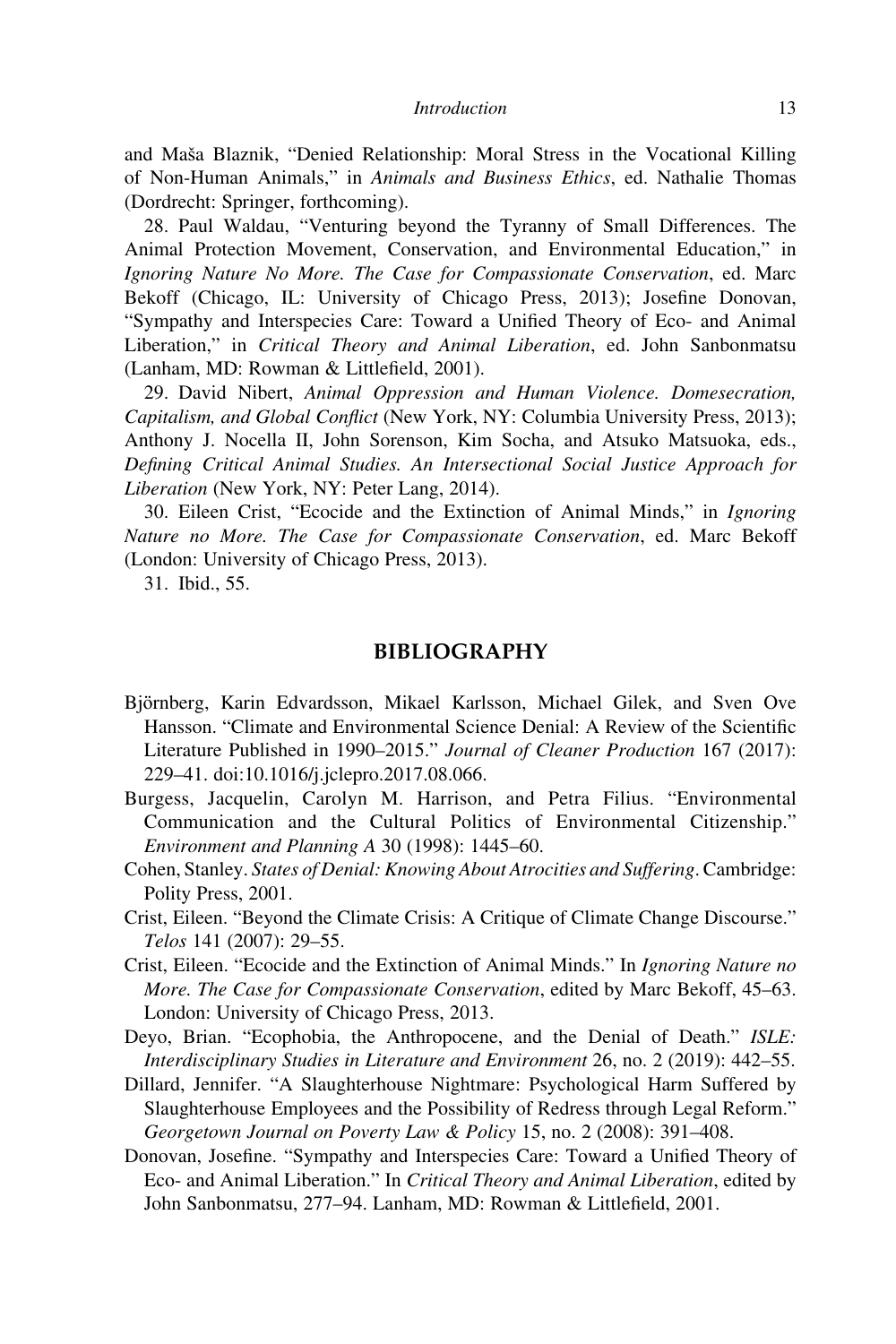- Edelstein, Eli L., Donald L. Nathanson, and Andrew M. Stone, eds. *Denial: A Clarification of Concepts and Research*. New York, NY: Plenum Press, 1989.
- Ehrlich, Paul, and Anne Ehrlich. *Betrayal of Science and Reason: How Anti-Environmental Rhetoric Threatens Our Future*. New York, NY: Shearwater Books, 1998.
- Festinger, Leon. *A Theory of Cognitive Dissonance*. Stanford, CA: Stanford University Press, 1957.
- Fitzgerald, Amy J. *Animals as Food: (Re)connecting Production, Processing, Consumption, and Impacts.* East Lansing, MI: Michigan State University Press, 2015.
- Fitzgerald, Deborah. *Every Farm a Factory: The Industrial Ideal in American Agriculture.* New Haven, CT: Yale University Press, 2003.
- Grušovnik, Tomaž. "Environmental Denial: Why We Fail to Change Our Environmentally Damaging Practices." *Synthesis Philosophica* 27, no. 1 (2012): 91–106. https://hrcak.srce.hr/index.php?show=clanak&id\_clanak\_jezik= 139410 [&lang=en.](http://https​:/​/hr​​cak​.s​​rce​.h​​r​/ind​​ex​.ph​​p​?sho​​w​=cla​​nak​&i​​d​_cla​​nak​_j​​ez​ik=​​13941​​0​&lan​​g​=en)
- Grušovnik, Tomaž, and Maša Blaznik. "Denied Relationship: Moral Stress in the Vocational Killing of Non-Human Animals." In *Animals and Business Ethics*, edited by Nathalie Thomas. Dordrecht: Springer, forthcoming.
- Joy, Melanie. *Why We Love Dogs, Eat Pigs, and Wear Cows: An Introduction to Carnism*. Cork: Red Wheel Weiser, 2011.
- Kollmuss, Anja, and Julian Agyeman. "Mind the Gap: Why Do People Act Environmentally and What Are the Barriers to Pro-Environmental Behavior?" *Environmental Education Research* 8, no. 3 (2002): 239–60.
- Nibert, David. *Animal Oppression and Human Violence. Domesecration, Capitalism, and Global Conflict*. New York, NY: Columbia University Press, 2013.
- Nocella, Anthony J. II, John Sorenson, Kim Socha, and Atsuko Matsuoka, eds. *Defining Critical Animal Studies. An Intersectional Social Justice Approach for Liberation*. New York, NY: Peter Lang, 2014.
- Norgaard, Kari Marie. *Living in Denial. Climate Change, Emotions, and Everyday Life*. Cambridge, MA: The MIT Press, 2011.
- Oreskes, Naomi, and Erik Conway. *Merchants of Doubt. How a Handful of Scientists Obscured the Truth on Issues from Tobacco Smoke to Global Warming*. New York, NY: Bloomsbury Press, 2010.
- Plumwood, Val. "Ecofeminist Analysis and the Culture of Ecological Denial." In *Feminist Ecologies. Changing Environments in the Anthropocene*, edited by Lara Stevens, Peta Tait, and Denise Varney, 97–112. Cham: Palgrave Macmillan, 2018.
- Porcher, Jocelyne. "The Relationship between Workers and Animals in the Pork Industry: A Shared Suffering." *Journal of Agriculture and Environmental Ethics* 24 (2018): 3–17.
- Spannring, Reingard, and Tomaž Grušovnik. "Leaving the Meatrix? Transformative Learning and Denialism in the Case of Meat Consumption." *Environmental Education Research* 25, no. 8 (2018): 1190–99.
- Stibbe, Arran. *Ecolinguistics: Language, Ecology and the Stories We Live By*. New York, NY: Routledge, 2015.